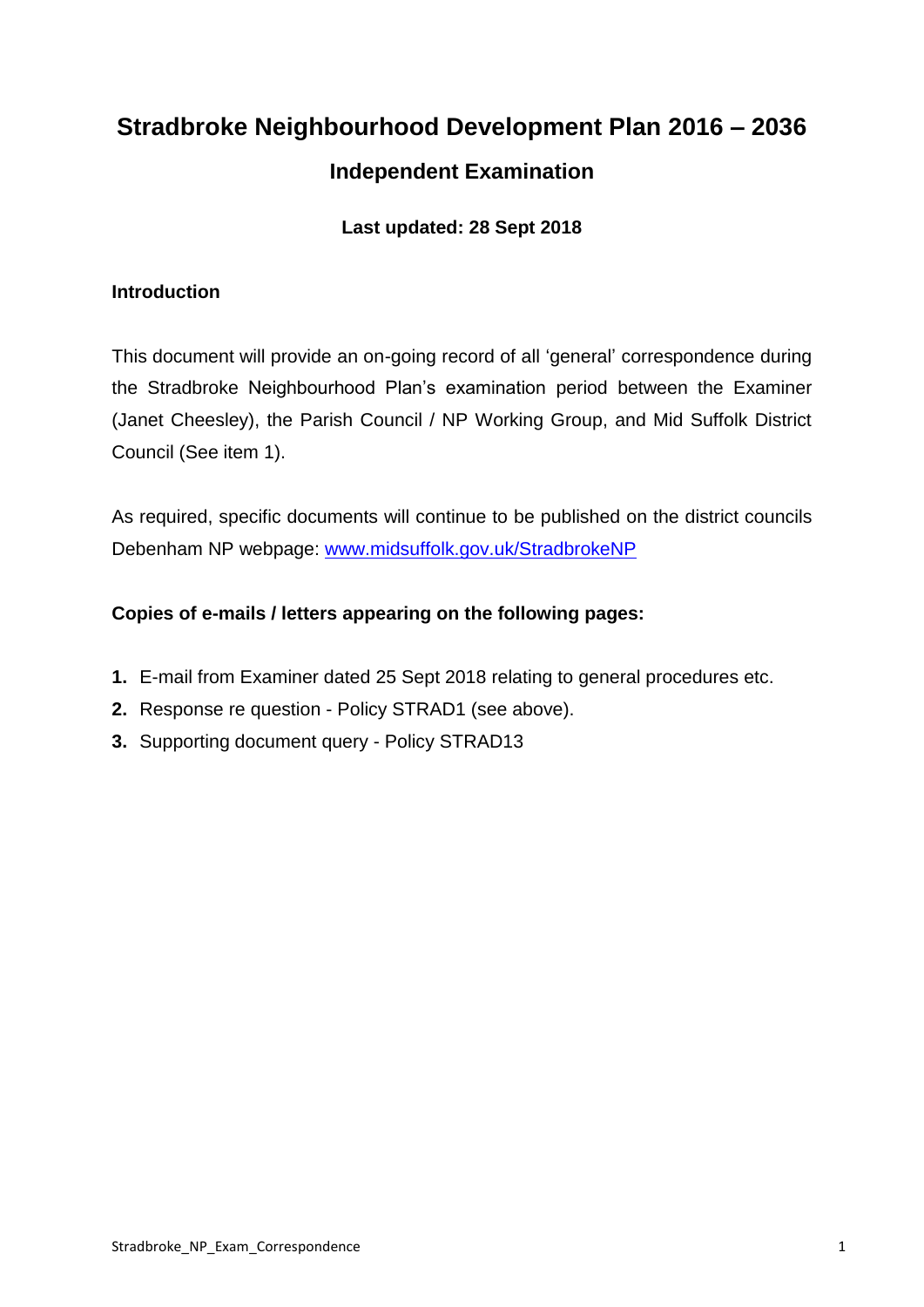## **1. E-mail dated 25 Sept 2018 relating to general procedures etc.**

| From:    | <b>Janet Cheesley</b>                               |
|----------|-----------------------------------------------------|
| To:      | <b>Stradbroke Parish Clerk, Paul Bryant (BMSDC)</b> |
| Dated:   | 25 September 2018                                   |
| Subject: | <b>Stradbroke Neighbourhood Plan Examination</b>    |

#### Dear Paul and Odile

I am writing to set out how I intend to undertake the examination of the Stradbroke Neighbourhood Plan. My role is to determine whether the Plan meets the Basic Conditions and other legal requirements. I intend to ensure that the Parish Council feels part of the process. As such, I will copy the Parish Council into all correspondence, apart from contractual matters that are dealt with direct with the local planning authority. Likewise, please can you ensure that any correspondence from you is copied to the other party. This will ensure fairness and transparency throughout the process.

Paul will be my main point of contact. Once I have read all the papers, I may ask for any missing documents or seek clarification on some matters. It may be appropriate for me to seek clarification on matters from the Parish Council. I must emphasise very strongly that this does not mean that I will accept new evidence. In the interest of fairness to other parties, I cannot accept new evidence other than in exceptional circumstances. If the Parish Council is unsure as to whether information it is submitting may constitute new evidence, may I suggest that you send it to Paul in the first instance for his opinion.

It may be that there is very little correspondence from me during the examination. I will endeavour to keep you both up to date on the progress of the examination. The default is for an examination to be conducted without a hearing. If I feel one is necessary, I will inform you both as early as possible, but this is likely to be near the end the examination process. If I do intend to hold a hearing, I will inform you of the procedure at that time.

I will be visiting the Parish during the examination. I will not need to be accompanied during my visit. If I am 'spotted', I would appreciate it if I were not approached.

I will issue a draft report for fact checking by both parties. I will ask you both to check my report for factual errors such as dates, sequence of events, names and so on that might need to be corrected. The report will be confidential and must not be presented to a public meeting. I must emphasise that this is not an opportunity to make comments on the report other than those that relate to factual errors. In particular, I will not be inviting, and will not accept, comment on any suggested modifications. The draft report will only be published as the final version if there are no factual errors found and if there is no other reason, such as a sudden change in national policy, that could be significant to my recommendations. I will endeavour to issue my final report shortly after the fact checking stage.

I confirm that I have received the documents from Mid Suffolk District Council, including the Regulation 16 representations.

Cont/…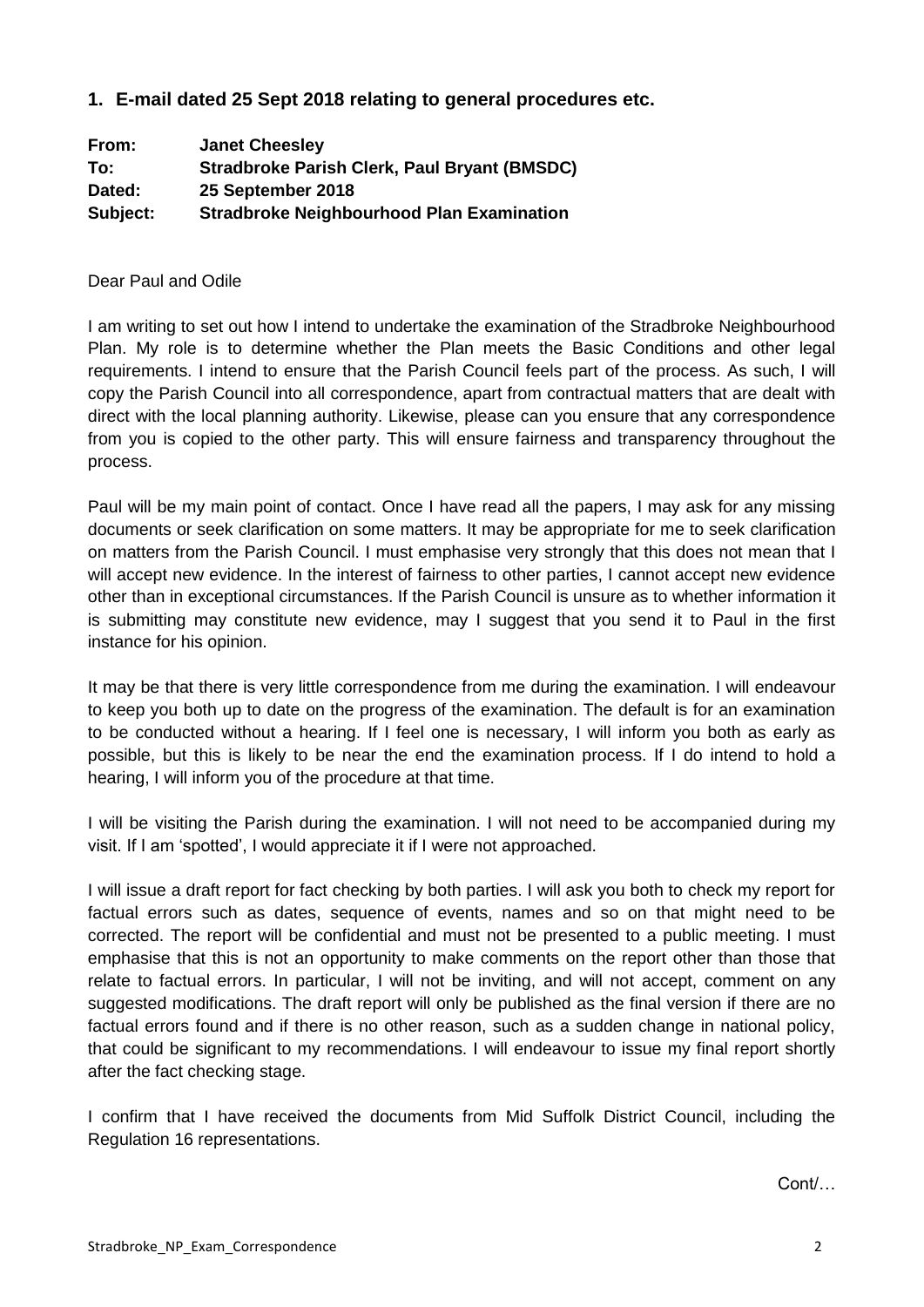In order to take into consideration documents that have been relied upon to compile the policies, please can I have links to the following documents and please can these links be placed on the District Council's web site: SHMA Parts 1 and 2; Suffolk Design Guide; Suffolk Estate Road Specification; and Suffolk Guidance for Parking. [Note: Links sent to examiner and same appended to the end of this message.]

The Regulation 16 representations have raised concern regarding the integrity of the Neighbourhood Plan Working Group and Parish Council. I have no authority to consider any allegations of misconduct. Such matters should be dealt with through the internal complaints procedures of the Parish Council or Mid Suffolk District Council as appropriate.

Policy STRAD1 refers to a minimum of 130 dwellings, (184 including planning permissions). There is a mathematical error in this calculation. The minimum number of dwellings proposed on each of the four allocated sites, excluding the 44 dwellings with planning permission on the site at Grove Farm, equates to 175 dwellings. I have assumed that Grove Farm was included in the '184' figure as a planning permission and not in the '130' figure as an allocation. In my calculation, the '184' figure would rise to 229. Please can the Parish Council confirm the correct figures to be included in Policy STRAD1. [See reply on page 4 below]

Please can this email be placed on the District Council's web site. If there is future correspondence regarding matters of clarification, I will ask for those to be similarly made available.

I enclose a recently published NPIERS Guidance to Service Users and Examiners, which may be of interest regarding the examination process. [Note: Link to same at end of this message.]

At the end of the examination, I would welcome feedback as to whether the way the examination has been conducted has enabled the Parish Council to feel included in the process.

Regards Janet Cheesley

*- ends -*

#### *Document links:*

- *1.* [https://www.midsuffolk.gov.uk/assets/Strategic-Planning/Current-Evidence-Base/Ipswich-and-Waveney-Housing-](https://www.midsuffolk.gov.uk/assets/Strategic-Planning/Current-Evidence-Base/Ipswich-and-Waveney-Housing-Market-Areas-Strategic-Housing-Market-Assessment-Part-1-May-2017.pdf)Market-Areas-**[Strategic-Housing-Market-Assessment-Part-1-](https://www.midsuffolk.gov.uk/assets/Strategic-Planning/Current-Evidence-Base/Ipswich-and-Waveney-Housing-Market-Areas-Strategic-Housing-Market-Assessment-Part-1-May-2017.pdf)**May-2017.pdf
- *2.* [https://www.midsuffolk.gov.uk/assets/Strategic-Planning/Current-Evidence-Base/](https://www.midsuffolk.gov.uk/assets/Strategic-Planning/Current-Evidence-Base/SHMA-Pt2-Sept-2017-2.pdf)**SHMA-Pt2**-Sept-2017-2.pdf
- *3.* [https://www.suffolk.gov.uk/planning-waste-and-environment/planning-and-development-advice/](https://www.suffolk.gov.uk/planning-waste-and-environment/planning-and-development-advice/suffolk-design-guide-for-residential-areas/)**suffolk-designguide**[-for-residential-areas/](https://www.suffolk.gov.uk/planning-waste-and-environment/planning-and-development-advice/suffolk-design-guide-for-residential-areas/)
- *4.* [https://www.suffolk.gov.uk/planning-waste-and-environment/planning-and-development-advice/](https://www.suffolk.gov.uk/planning-waste-and-environment/planning-and-development-advice/estate-road-specification/)**estate-road[specification](https://www.suffolk.gov.uk/planning-waste-and-environment/planning-and-development-advice/estate-road-specification/)**/
- *5.* [https://www.suffolk.gov.uk/planning-waste-and-environment/planning-and-development-advice/](https://www.suffolk.gov.uk/planning-waste-and-environment/planning-and-development-advice/parking-guidance/)**parking-guidance**/
- *6.* [https://www.rics.org/globalassets/rics-website/media/upholding-professional-standards/regulation/drs/drs](https://www.rics.org/globalassets/rics-website/media/upholding-professional-standards/regulation/drs/drs-services/npiers-planning-guidance-to-service-users-and-examiners-rics.pdf)services/**[npiers-planning-guidance-to-service-users-and-examiners](https://www.rics.org/globalassets/rics-website/media/upholding-professional-standards/regulation/drs/drs-services/npiers-planning-guidance-to-service-users-and-examiners-rics.pdf)**-rics.pdf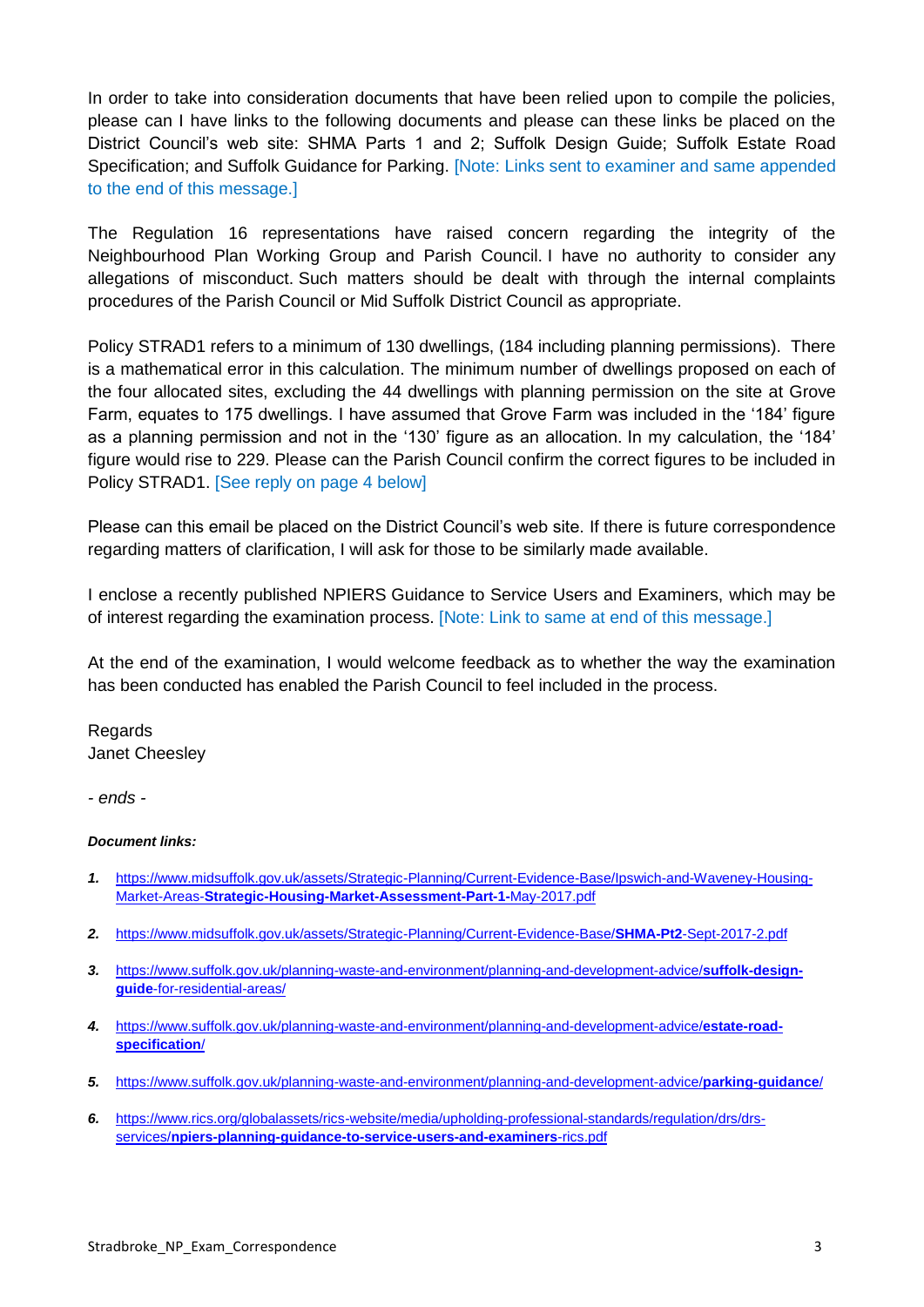## **2. Response re question - Policy STRAD1**

| From:    | <b>Stradbroke Parish Council</b>                 |
|----------|--------------------------------------------------|
| To:      | Janet Cheesley, Paul Bryant (BMSDC)              |
| Dated:   | 27 September 2018                                |
| Subject: | <b>Stradbroke Neighbourhood Plan Examination</b> |

Dear Janet

Further to your email concerning the examination of Stradbroke's Neighbourhood Plan.

Thank you for bringing to our attention the error in the calculation on Policy STRAD1. We have looked at this and agree that this needs to be revised.

We propose to adjust the 2nd paragraph of Policy STRAD1 to read as follows:

*The Plan provides for a minimum of 219 dwellings to be built in the period 2016 to 2036 and the following sites are allocated for development:*

The rest of the paragraph would remain the same, with the numbers from all 5 sites listed included in the minimum figure quoted above.

Regards Odile Wladon Clerk Stradbroke Parish Council

*- ends -*